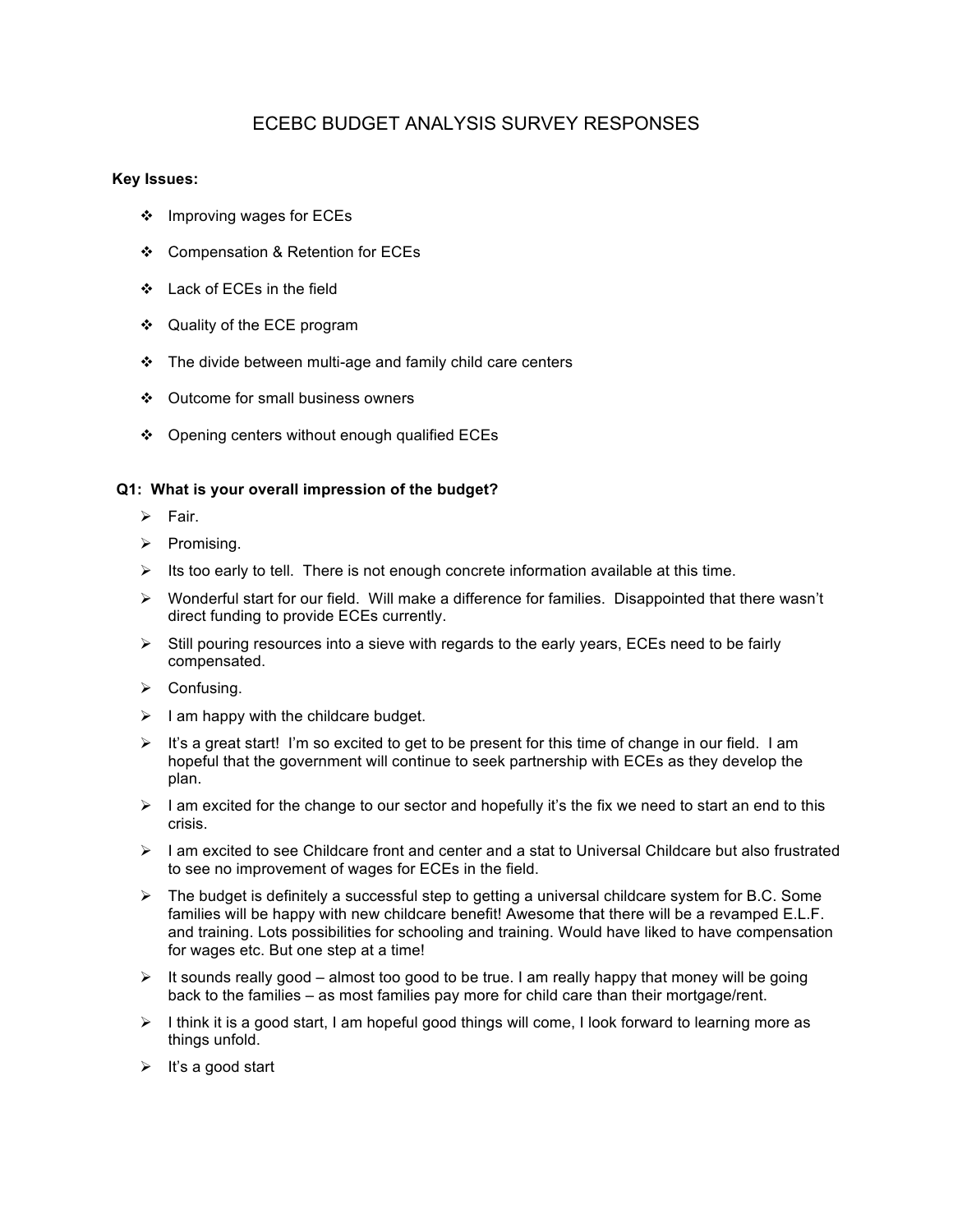- $\triangleright$  I think it's great for parents but is lacking what is truly needed for ECE wages and is very unclear of outcomes for business owners in this field
- $\triangleright$  Cautiously optimistic yet very nervous and concerned at the same time. Very upset at the lack of wages and the plan to deal with the staffing crisis.
- $\triangleright$  I am pleased that the government is taking steps to address pressing issues such as child care and lack of affordable housing.
- $\triangleright$  Encouraging! It is evident that the hard work of ECEBC has been instrumental in informing the government.
- $\triangleright$  It's a great start!! Just concerned that there is no real focus on the wages and benefits for those ECEs currently working in the field
- $\triangleright$  I'm cautiously optimistic. I do think they are responding to parents concerns. However, sustainability in the field is only ring addressed initially by bringing in new and uptraining current ECEs. What is going to keep us here. I also understand that it is such a fragmented system that it will take a very long time to get it into place. Compensation does need to be more than discussed. There needs to be a vision that will be shared. Obviously increasing standard of practice will be reflected in compensation. But it was disappointing to not have it directly addressed in the initial plan
- $\triangleright$  Still needs a lot of work, but happy they are listening and changing!
- $\triangleright$  Glad there is help for parents. Not impressed that small business owners will be pushed out
- $\triangleright$  vahoo!
- $\triangleright$  Super duper
- $\triangleright$  Great

#### **Q2: How do you see this budget benefitting families in your care?**

- $\triangleright$  Reduced child care cost and incentives for providers
- $\triangleright$  More of them will attend more often and not be cared for by grandparents or friends. Some unable to attend because of cost will now reconsider their options
- $\triangleright$  I feel the plan is beneficial for families needing care but not for small business owners like myself.
- $\triangleright$  Save them money.
- $\triangleright$  It looks like it may reduce their childcare expenses, unfortunately there will still be a high turnover of ECE staff which is the worst thing for young children as they learn in the context of relationship
- $\triangleright$  not sure right now
- $\triangleright$  Likely almost all families will receive free Preschool and free childcare.
- $\triangleright$  I work in an Infant program, so my families will be alleviated of some of the monetary hardships very soon. What I truly hope for, being on the frontline, is that more educators are enticed into/back to the field. I feel firsthand how devastating to the quality of programs it is to have a shortage of qualified staff. I would love for this to change sooner rather than later, as although the cost is a major issue for families, the quality is a major factor for children!
- $\triangleright$  Decreasing fees, opening more doors to afford better care than the neighbor or the lady who loves children. They can afford a quality, well-educated care provider.
- $\triangleright$  My program is Federal Government funded so no direct effect. However, It will be a benefit when I assist clients trying to find childcare in the community's
- $\triangleright$  The toddler program families will definitely be happy and I hope the families applying for the childcare benefit program will be happy with the budget.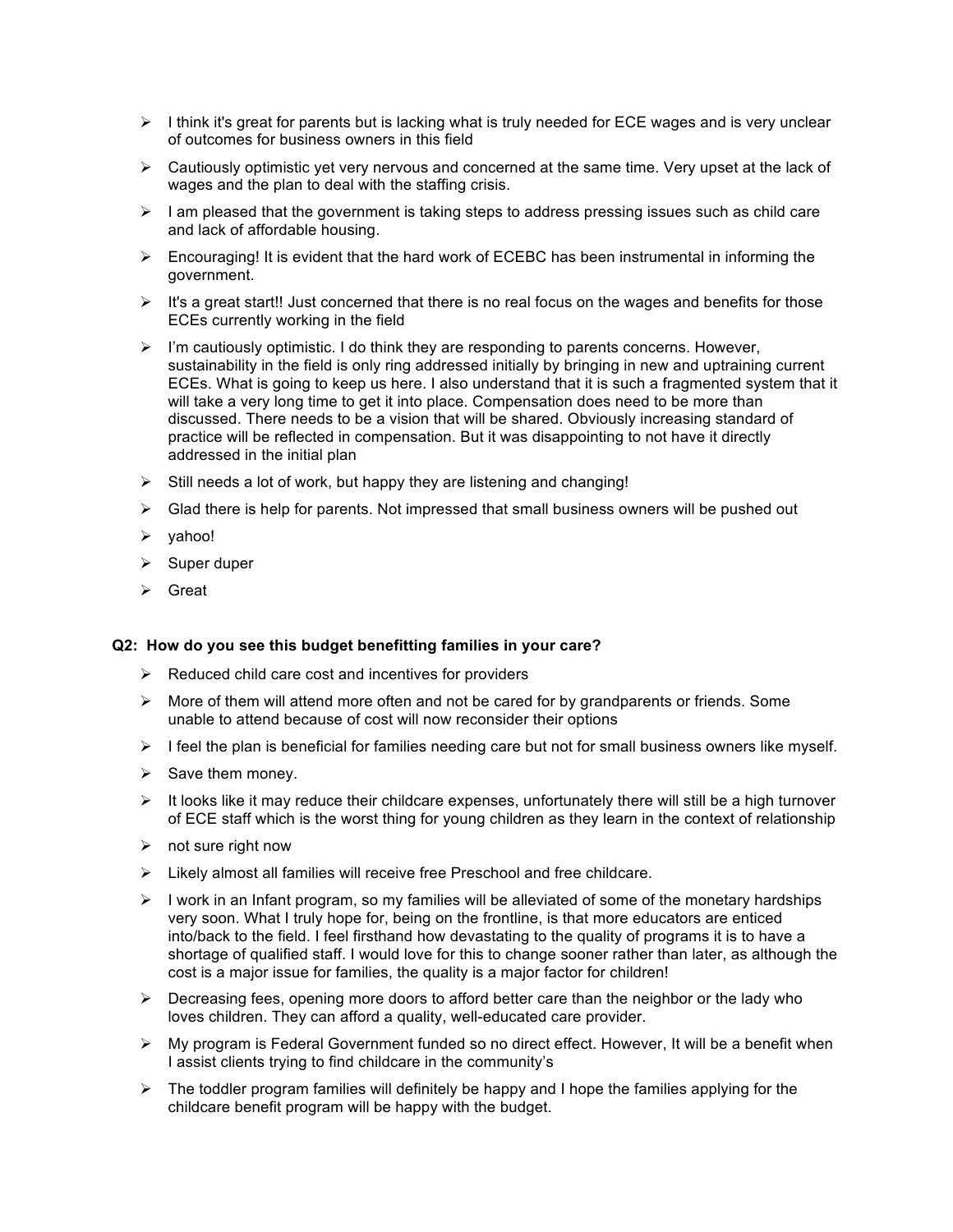- $\triangleright$  Families will definitely benefit from reduced fees which will in turn pump more money back into their food budget/vacation fund/savings/debt. The only families in care that it will not to positively affect would be my own children, who I am not allowed to claim for.
- $\triangleright$  The lower fees will impact families, but the lack of ECE's will make this had for many families to access these spaces.
- $\triangleright$  Financial relief will improve the quality of life for many families
- $\triangleright$  Increased subsidy funding will help our lower income families.
- $\triangleright$  Parents will benefit from a cost perspective, but space is still an issue based on the lack of qualified staff.
- $\triangleright$  It will help to lower costs for families and provide access to some much-needed services.
- $\triangleright$  Hopefully a cohesive system will emerge. I am pleased to see the Early Learning Framework being updated to include children up to 8 years of age. This will perhaps allow ECEs to apply for positions in primary classes that previously were only open to EAs.
- $\triangleright$  Greatly. As an administrator I see how some families struggle to pay their fees each month and I am pleased that the subsidy system is being completely re-vamped
- $\triangleright$  Teach preschool. So I am not sure at this point
- $\triangleright$  I think it would allow families to access childcare much more easily, as well as support single parent homes and challenging life situations.
- $\triangleright$  Families will get more affordable rates.
- $\triangleright$  Lifting some families out of poverty

# **Q3: What are your most pressing questions or concerns that haven't been answered tonight?**

- $\triangleright$  Higher wages and benefits for ECEs
- $\triangleright$  Higher wages for ECEs
- $\triangleright$  What are your long-term plans for small business owners who have devoted their lives and careers to caring for children?
- $\triangleright$  I'm concerned that the women in this field may have to wait 3 more years to earn more money.
- $\triangleright$  When are ECE's going to be compensated ECE's fairly?
- $\triangleright$  What will the full day (summer/In-service day) rate be for School-Aged?
- $\triangleright$  1. When will funding be available for current ECEs to access Pro-D? And how do we access it? 2. The money centres receive through CCOF can be spent how administrators see fit, there is no mandate on how it is to be spent. How do we ensure that the money that is received through CCOF is actually going where it is intended by the plan? 3. How are new spaces going to be open so soon, when there is a major need for qualified ECEs in existing licensed spaces? Secondary training (Special needs and I/T) should be included in ECE programs, so that regardless of what age groups you end up working with, you are properly equipped. These programs should at least be more readily available for those who need it (e.g. at
- $\triangleright$  The light shone on the in-home multi-age issue was important and needs to be continued to be addressed. it is causing a divide. I hear wages will be dealt with in the future, that is a big concern for me, as we need to keep ECE's in the field.

TRU in Kamloops, I/T and special needs certificate programs are only offered every other year!)

 $\triangleright$  Improving wages & conditions for ECE's so that I can find qualified staff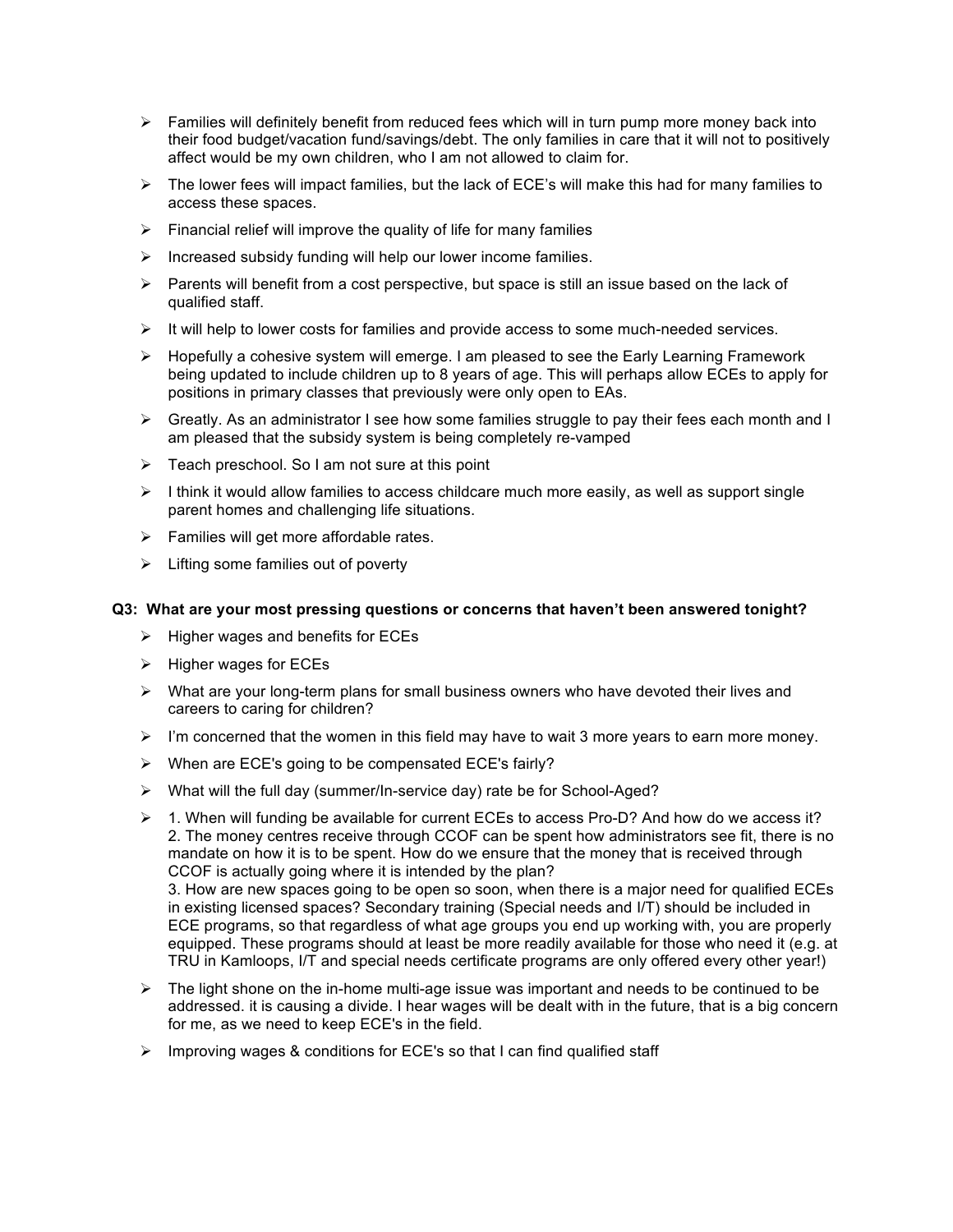- $\triangleright$  Will there be more opportunities in other communities/ colleges to get the degree for early childhood education? Will ECEs have to (should be) get more then 40 hrs to renew licenses? Who will determine the "prototypes" centres?
- $\triangleright$  Why did you roll out all of this information prior to rolling it out for us as daycare providers/educators? It would've been good to have been armed with information prior to parents freaking out and running into the centres to ask when they will get their \$350. It makes us look like we have no idea what's going on with childcare in British Columbia. Why did they not consult any of us operators prior to discussing how and particulars about this new money? Why are licensed multi age day care centres being grouped in with family childcare? We go through way more schooling and are working very hard in our own programs – more than anyone else! I don't find it fair that we should be grouped in with family childcare, as family childcare providers did not go to school for this and would not be providing as high quality of care. Another question is why, if we are running a licensed care facility, why we are not allowed to claim for our own children attending the Daycare. Have our own children were not attending our day cares, we could charge for their spaces – so this means we are losing even more money. It does not make any sense. I also want to know how we can become early years centres, and what is being done for private daycare operators – I run a program where I pay my staff very high wages, I keep my fee is quite low, I provide all organic and vegetarian snacks, and I dropped over \$60,000 into building the Daycare if our own children were not attending our day cares, we could charge for their spaces so this means we are losing even more money. It does not make any sense. I think there are many Daycare's like mine, who put every single last penny into their centers, work over 53 hours a week in our programs to ensure the best quality of care, and we are the ones paying the price. I fully understand that those big box Daycares do not deserve more funding, because most of the time they have a CEO in Toronto that is running multiple daycare's in BC, and just counts the money, does not know a name of a single staff or child in care. Then there are owners like me, who work more hours than any other staff in the program, and who's employees are Bringing in more money than they are. It's sad.
- $\triangleright$  Will childcare become part of the Ministry of Education?
- $\triangleright$  Staff retention and training
- $\triangleright$  There has been no clear response to the effects this will have on the business owners and how and if the new funding will help or hurt us financially as we try to pay our staff and provide quality service to our clients
- $\triangleright$  No clear plan regarding wages. How difficult will it be to increase fees? The cost of everything is going up and we will have to have a letter from GOD to raise fees.
- $\triangleright$  As I work in the child care field, my questions have to do with how exactly the government plans to roll out additional funding for child care spaces and training for more ECE professionals
- $\triangleright$  Will all StrongStart centres eventually be converted to full day early care and learning centres? While I realize the StrongStart format doesn't help parents working full-time, I strongly feel there is a need and benefit for this type of program.
- $\triangleright$  Wages for current staff; accountability to MCFD as to how providers disperse their CCOF; how do we engage with Municipalities who up until now have ignored the child care crisis; are School Districts actually going to work alongside ECEs in their communities for future planning?
- $\triangleright$  How they are going to keep ECEs in the field without fairly compensating them. Support to continue education is great. But a living wage brings people into our sector and keeps them there.
- $\triangleright$  What happens after the next election if NDP is not re elected
- $\triangleright$  How is the Government going to support small business? We are the backbone of this industry. We do not want a cookie cutter design for childcare, parents should have the right to choose the size of centre and the philosophies practiced there.
- $\triangleright$  wages!!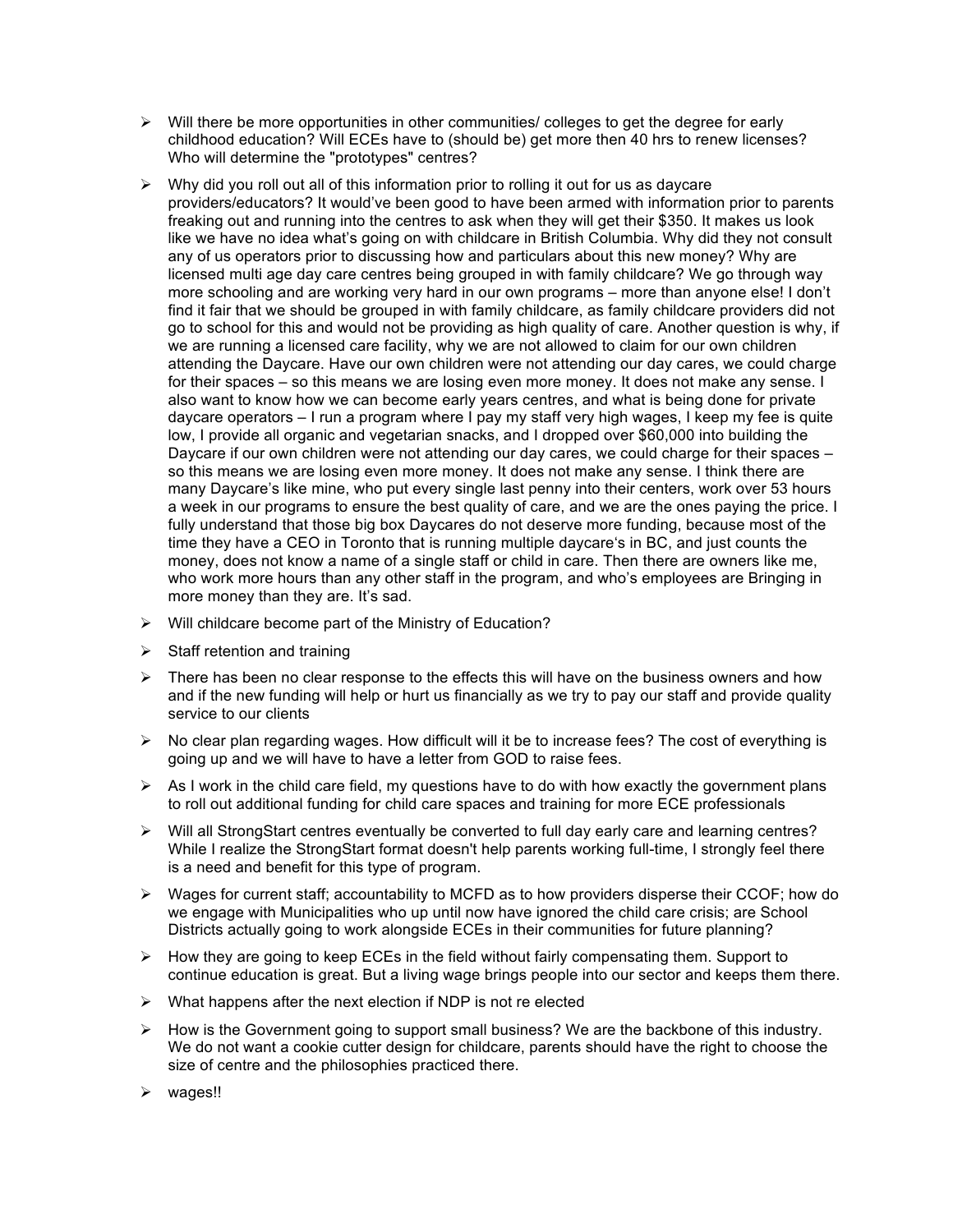$\triangleright$  What about wages for support staff?

# **Q4: What do we need to do in the coming months, as a collective voice, to ensure a strong forward direction toward a universal child care system?**

- $\triangleright$  Encourage more workers to become ECEs and advocate for more spaces
- $\triangleright$  Don't stop advocating
- $\triangleright$  Make multi-age care and group care under the same umbrella.
- $\triangleright$  Keep informing society and the government that we deserve \$25/hour!
- $\triangleright$  compensate ECE's fairly
- $\triangleright$  Give us more details on the process receiving funds
- $\triangleright$  Let families know it is available and encourage them to apply.
- $\triangleright$  It's great that we are on the radar of the provincial and federal governments. I think as branches, we need to continue to advocate at a municipal level (as we need their support as well). I also think we need to work hard to ensure the important information is reaching all ECEs (not just members of ECEBC). Hopefully, in doing so, the strength of being a member will be even more evident and we will gain more members!
- $\triangleright$  Include all ECE's. People feel segregated, maybe by their own actions or misperception, but that divide is unhealthy. We need to stand strong together.
- $\triangleright$  Continue to communicate our concerns to government
- > Talk to bosses. Talk to coworkers. Talk to families- get them to sign up for the childcare benefit. Keep the conversation going about our childcare system. Ask questions. Look for the important facts.
- $\triangleright$  Is there any way that we can open up a payment plan to become ECEBC members? I think we need to be a lot more transparent with the daycare providers even more so than the educators that work in our programs – we are the ones that are fighting hard to pay fair wages to our staff – and if we have no idea what's going on with childcare, it keeps our hands tied.
- $\triangleright$  Ensure there are continued opportunities for ECE's to be part of the conversations. I think the webinars are very helpful. It would be great to have more opportunities to hear from the decision makers.
- $\triangleright$  Provide more funding for ECE's wages
- $\triangleright$  Insure ECEBC is supporting the business owners who have spent and risked their investments to provide child care services and support and compensate our employees.
- > We MUST focus on wages!!!!! Spaces will not work if we do not have staff!
- $\triangleright$  Focus on ways to provide parents and child care providers with information about how the system will work, and ways they can access services to best meet their needs.
- $\triangleright$  Encourage all ECEs to join ECEBC! Talk to parents about details in the budget and how it will benefit them and their children.
- $\triangleright$  Be transparent with all information as it comes out...not just to ECEBC members but include all child care providers
- $\triangleright$  Keep a part of the conversation and make sure our concerns re the profession are addressed in addition to the crisis for families.
- $\triangleright$  Keep campaigning, never stop talking about it and try to gather more momentum and recruit more people to our fight.
- $\triangleright$  Ensure that small business owners and family daycares are supported